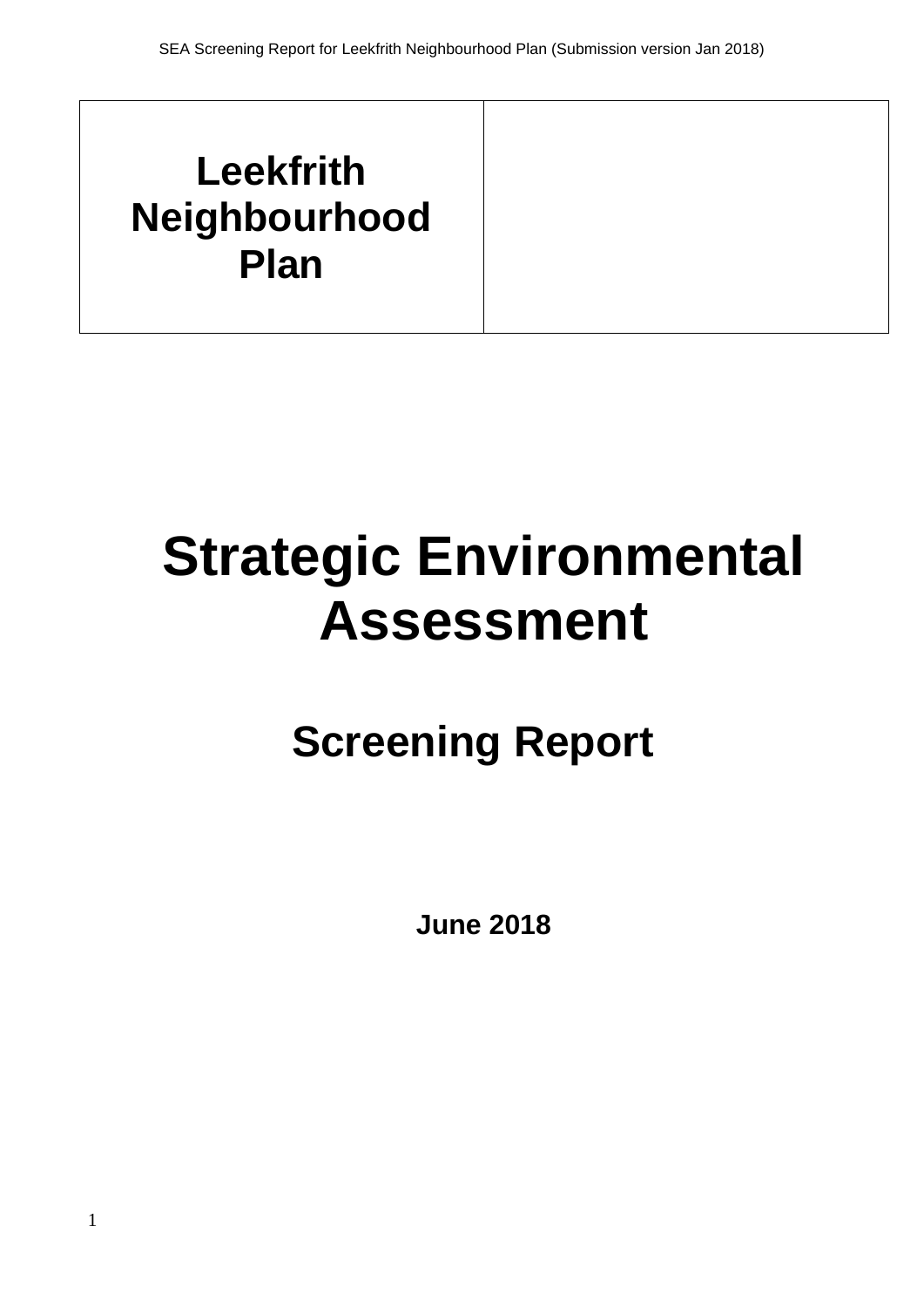### **Contents**

- 1. Introduction
- 2. Legislative Background

3. Determination of the likeliness of significant environmental effects of Leekfrith neighbourhood plan

4. Conclusion of screening process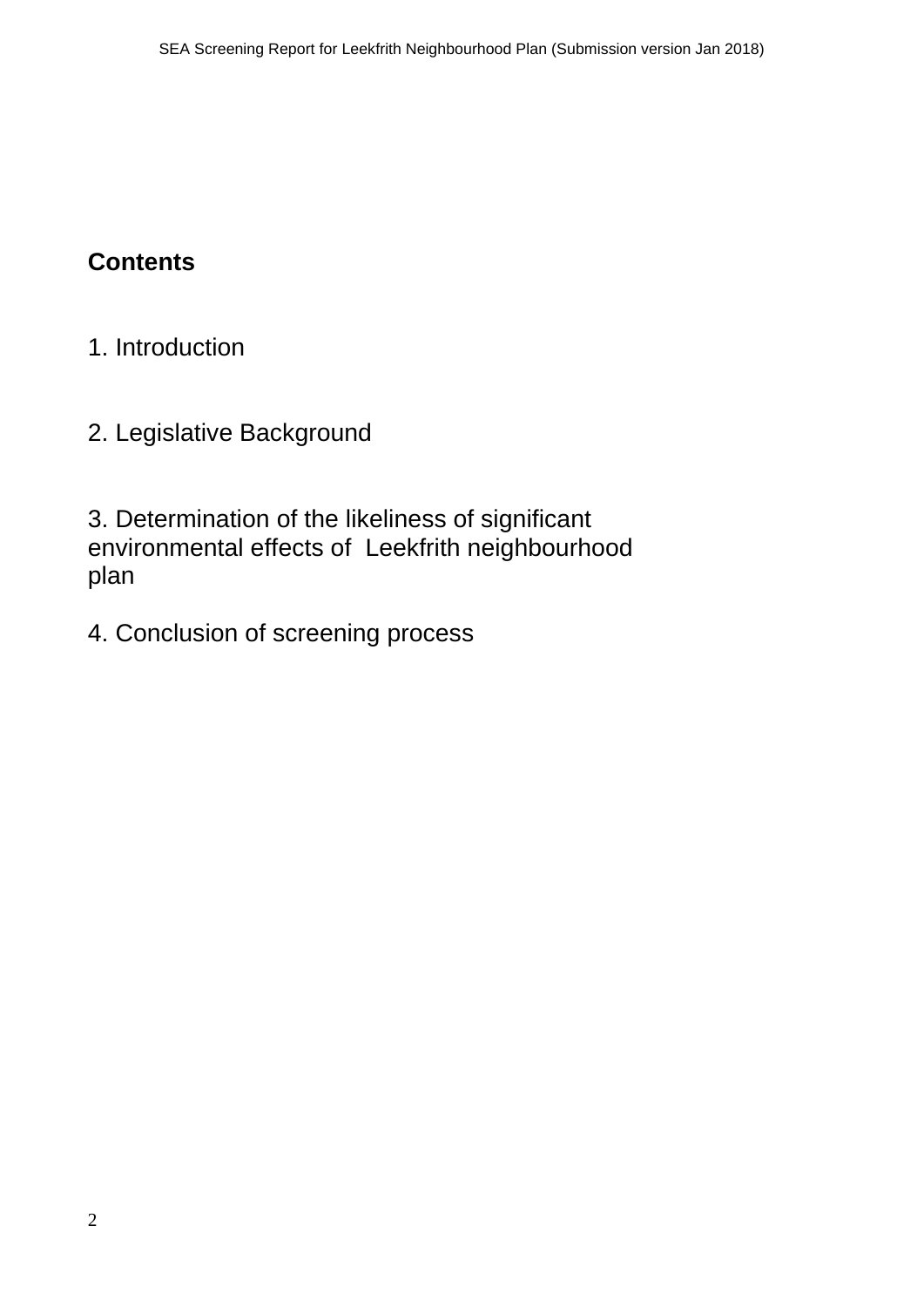#### **1. Introduction**

A neighbourhood plan must be compatible with European Union (EU) obligations, as incorporated into UK law, in order to be legally compliant.

This screening report is designed to determine whether or not the contents of the submission draft Leekfrith Neighbourhood Plan (Jan 2018) (hereafter known as 'LNP') requires a Strategic Environmental Assessment (SEA) in accordance with the European Directive 2001/42/EC.

The relevant planning authorities, Peak District National Park Authority PDNPA and Staffordshire Moorlands District Council SMDC) must decide whether LNP is compatible with the above Directive:

- when it takes the decision on whether the neighbourhood plan should proceed to referendum; and
- when it takes the decision on whether or not to 'make' the neighbourhood plan (which brings it into force)

#### **2. Legislative Background**

The basis for Strategic Environmental Assessments and Sustainability Appraisal legislation is European Directive 2001/42/EC (the Directive) and was transposed into English law by the Environmental Assessment of Plans and Programmes Regulations 2004 (the Regulations).

Article 3(2) of the Directive makes SEA mandatory for plans and programmes 'which are prepared for . . . town and country planning or land use and which set the framework for future development consent for projects . . .'

There are plans for which an SEA is not always required. For plans which 'determine the use of small areas at local level' or are 'minor modifications' to existing plans, the Directive only requires SEA where they are *likely to have significant environmental effects*. The expressions 'small area' and 'local level' are not defined in the Directive and must be interpreted in relation to the nature and scope of a particular plan.

In order to determine whether the LNP is likely to have significant environmental effects, and therefore require an SEA, and (if so) the level of detail needed, the Department of Communities and Local Government (DCLG) National Planning Practice Guidance advises that the relevant planning authority should:

- at an early stage assess the draft neighbourhood plan's potential scope against the criteria set out in Schedule 1 to the Environmental Assessment of Plans and Programmes Regulations 2004); and
- in so doing, should consult the statutory consultation bodies, in this case, Historic England, Natural England and the Environment Agency; and
- where a plan is unlikely to have significant environmental effects, prepare a statement of its reasons.

Where a neighbourhood plan is likely to have a significant effect on the environment an SEA must be carried out. Section 3 of this report assess LNP for the likeliness of significant environmental effects.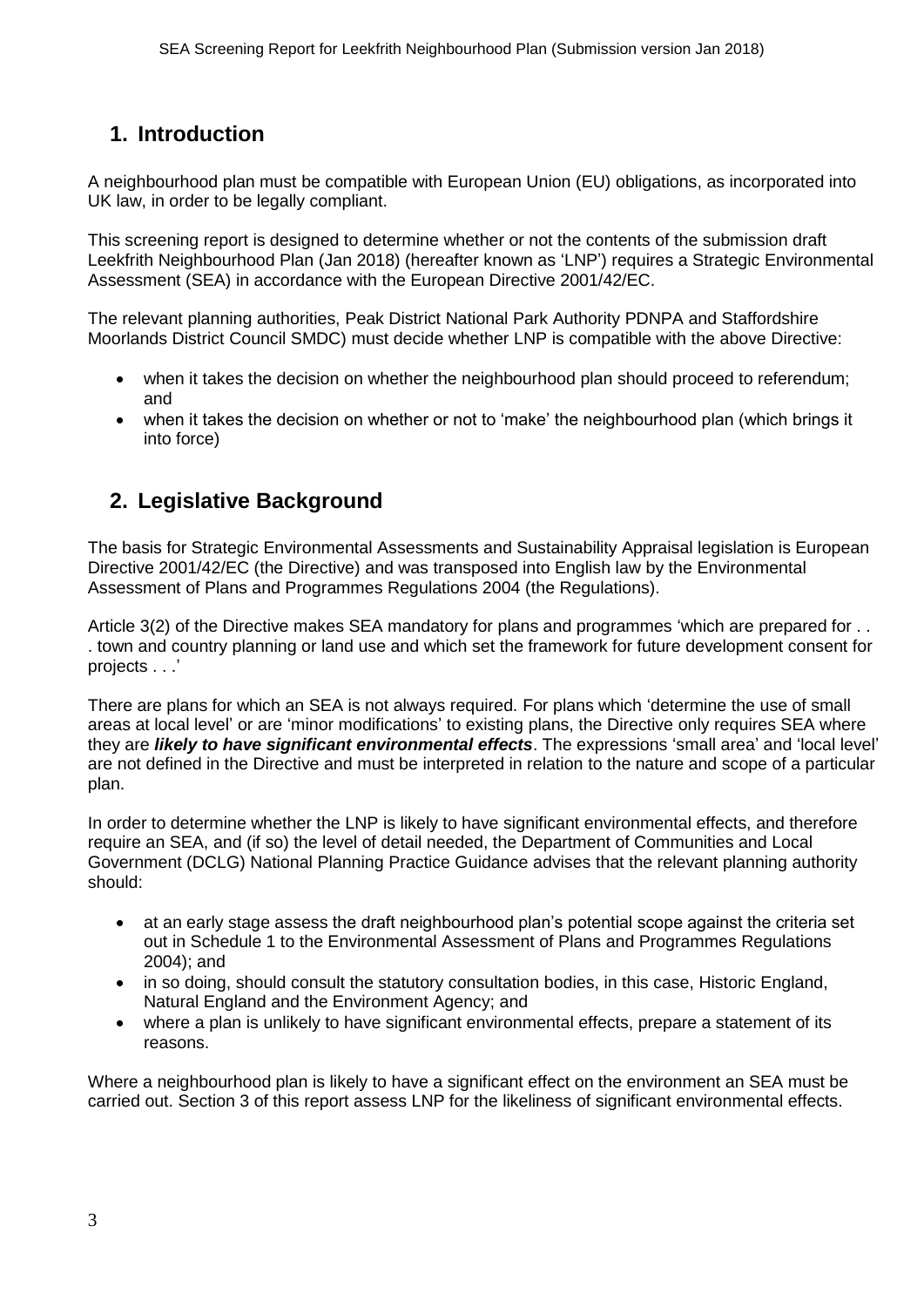#### **3. Determination of the likeliness of significant environmental effects of Leekfrith neighbourhood plan**

| Table 1: Comparison of Leekfrith Neighbourhood Plan against Schedule 1 of Environmental Assessment of Plans and |                                                                                                                                          |                      |  |  |
|-----------------------------------------------------------------------------------------------------------------|------------------------------------------------------------------------------------------------------------------------------------------|----------------------|--|--|
| Programmes Regulations 2004<br>Significance Criteria set out in                                                 | Impact of the draft Leekfrith Neighbourhood Plan                                                                                         | <b>Likeliness of</b> |  |  |
| SEA Directive (Annex ii) and                                                                                    |                                                                                                                                          | significant          |  |  |
| Schedule 1 of Environmental                                                                                     |                                                                                                                                          | environmental        |  |  |
| Assessment of Plans and                                                                                         |                                                                                                                                          | effects              |  |  |
| Programmes Regulations 2004                                                                                     |                                                                                                                                          |                      |  |  |
|                                                                                                                 | 1. The characteristics of plans and programmes, having regard, in particular, to:                                                        |                      |  |  |
| (a) the degree to which the plan                                                                                | Leekfrith Neighbourhood Plan (LNP) would, if adopted, form part of the statutory development plan for                                    | Not likely           |  |  |
| or programme sets a framework                                                                                   | the Leekfrith Neighbourhood Area (LNA). Therefore the 'projects and other activities' for which LNP                                      |                      |  |  |
| for projects and other activities,                                                                              | helps to set a framework are concerned with managing land-use and development.                                                           |                      |  |  |
| either with regard to the                                                                                       |                                                                                                                                          |                      |  |  |
| location, nature, size and                                                                                      | However the location, nature and size of the area affected by LNP are all small. The population is just                                  |                      |  |  |
| operating conditions, or by                                                                                     | 363 people living in 139 households. The relevant area is rural, comprising only 2 villages (Meerbrook                                   |                      |  |  |
| allocating resources                                                                                            | and Upper Hulme), scattered farmsteads and open land. Most of the parish lies within the Peak District                                   |                      |  |  |
|                                                                                                                 | National Park and part is a designated Special Area of Conservation, meaning that development is                                         |                      |  |  |
|                                                                                                                 | extremely restricted.                                                                                                                    |                      |  |  |
|                                                                                                                 |                                                                                                                                          |                      |  |  |
|                                                                                                                 | LNP sits within the wider framework set by the National Planning Policy Framework, and by law must                                       |                      |  |  |
|                                                                                                                 | be in general conformity' with strategic planning policies for the area, in this case the Core Strategies                                |                      |  |  |
|                                                                                                                 | of Peak District National Park Authority (PDNPA) and Staffordshire Moorlands District Council (SMDC),                                    |                      |  |  |
|                                                                                                                 | as well as having regard to the policies in the emerging SMDC Local Plan. Therefore the degree to                                        |                      |  |  |
|                                                                                                                 | which LNP sets a framework for land use is minimal – it is the lowest level plan in the planning                                         |                      |  |  |
|                                                                                                                 | hierarchy and is local in nature, concerned only with the parish of Leekfrith. Development on a large                                    |                      |  |  |
|                                                                                                                 | scale would be unsustainable in this rural parish as it would generate a disproportionate number of                                      |                      |  |  |
|                                                                                                                 | additional journeys outside the villages and may undermine the spatial strategy. Policies in the                                         |                      |  |  |
|                                                                                                                 | emerging SMDC Local Plan and in the PDNPA Core Strategy control development in rural areas both                                          |                      |  |  |
|                                                                                                                 | in terms of scale and type, in order to ensure that the character of settlements and countryside is not                                  |                      |  |  |
|                                                                                                                 | undermined. An assessment of the LNP policies for their conformity to the adopted Core Strategies                                        |                      |  |  |
|                                                                                                                 | has been undertaken. This confirms that LNP is general conformity with the Core Strategies and no<br>significant changes are introduced. |                      |  |  |
|                                                                                                                 |                                                                                                                                          |                      |  |  |
|                                                                                                                 | In addition, the above strategic policies were themselves subject to a full Sustainability Appraisal which                               |                      |  |  |
|                                                                                                                 | included an SEA assessment.                                                                                                              |                      |  |  |
|                                                                                                                 |                                                                                                                                          |                      |  |  |
|                                                                                                                 | SEA of SMDC Core Strategy concluded "the Core Strategy will contribute permanent positive                                                |                      |  |  |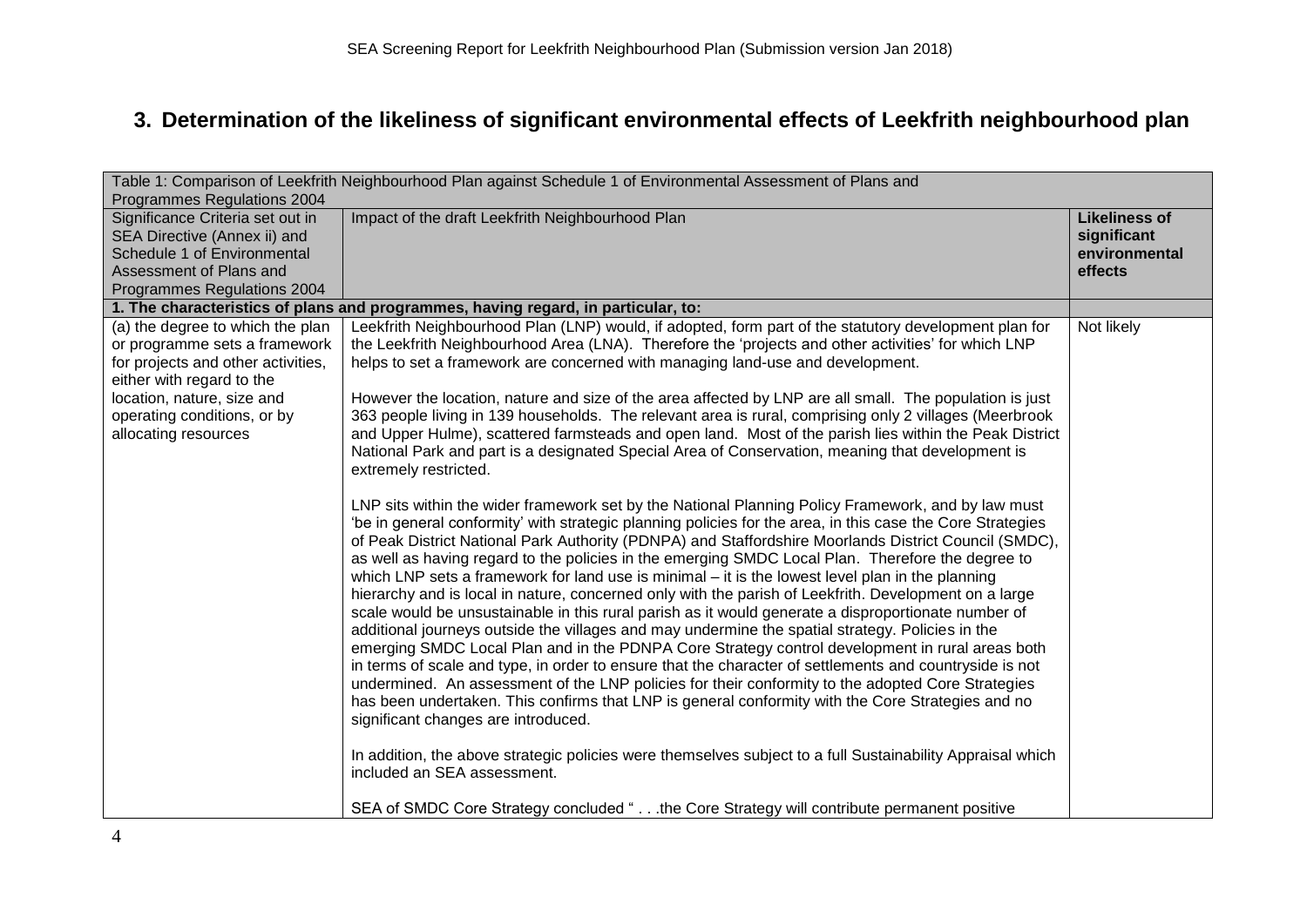|                                                                                                                                                                              | social, economic and environmental impacts on sustainability by creating distinctive, sustainable and<br>self-sufficient settlements, meeting local needs and a strong, prosperous economy. Negative<br>impacts would largely result from the development of new residential and employment sites due to the<br>use of greenfield sites, impact on soil resources, loss of views/impact on the landscape and energy<br>consumption of new buildings.<br>The SEA of the PDNPA Core Strategy concluded that it "is likely to have a generally positive effect on<br>the SA Objectives and the SEA Directive topics. There are, perhaps unsurprisingly, no significant<br>adverse effects expected as a result of the policies, and only relatively few minor adverse effects.<br>These are likely to be relatively small-scale, localised and the result of policies that deliver significant<br>benefits to other SA Objectives."<br>There are only 4 policies in LNP:<br>Policy 1 describes the development that would be permissible at Upper Hulme Mill, currently a small<br>industrial site with a mix of traditional and modern buildings.<br>Policy 2 permits the temporary renting of ancillary holiday accommodation on the general rented<br>market<br>Policy 3 requires any proposal for development to be accompanied by a transport statement<br>Policy 4 allocates land for a temporary (28 day rule) car park |            |
|------------------------------------------------------------------------------------------------------------------------------------------------------------------------------|-----------------------------------------------------------------------------------------------------------------------------------------------------------------------------------------------------------------------------------------------------------------------------------------------------------------------------------------------------------------------------------------------------------------------------------------------------------------------------------------------------------------------------------------------------------------------------------------------------------------------------------------------------------------------------------------------------------------------------------------------------------------------------------------------------------------------------------------------------------------------------------------------------------------------------------------------------------------------------------------------------------------------------------------------------------------------------------------------------------------------------------------------------------------------------------------------------------------------------------------------------------------------------------------------------------------------------------------------------------------------------------------------------------------------------|------------|
| (b) the degree to which the plan<br>or programme influences other<br>plans and programmes<br>including those in a hierarchy.                                                 | LNP is the lowest level land use plan and does not influence other plans or programmes in a<br>hierarchy. Its influence is restricted to the 4 areas of local planning policy as described above.                                                                                                                                                                                                                                                                                                                                                                                                                                                                                                                                                                                                                                                                                                                                                                                                                                                                                                                                                                                                                                                                                                                                                                                                                           | Not likely |
| (c) the relevance of the plan or<br>programme for the integration of<br>environmental considerations in<br>particular with a view to<br>promoting sustainable<br>development | One of the 'basic conditions' that LNP in law must meet is that it will contribute to improvements in<br>environmental, economic and social conditions or that consideration has been given to how any<br>potential adverse effects arising from the proposals may be prevented, reduced or offset.<br>The goal of sustainable development is described in the LNP's 'Visions':<br>A community for all ages<br>Where the focal points of our community are valued and protected<br>Where sustainable businesses can thrive and employ<br>Conservation<br>$\bullet$<br>Policy 1 will achieve the aim of sustainable development by permitting the sensitive redevelopment of a                                                                                                                                                                                                                                                                                                                                                                                                                                                                                                                                                                                                                                                                                                                                               | Not likely |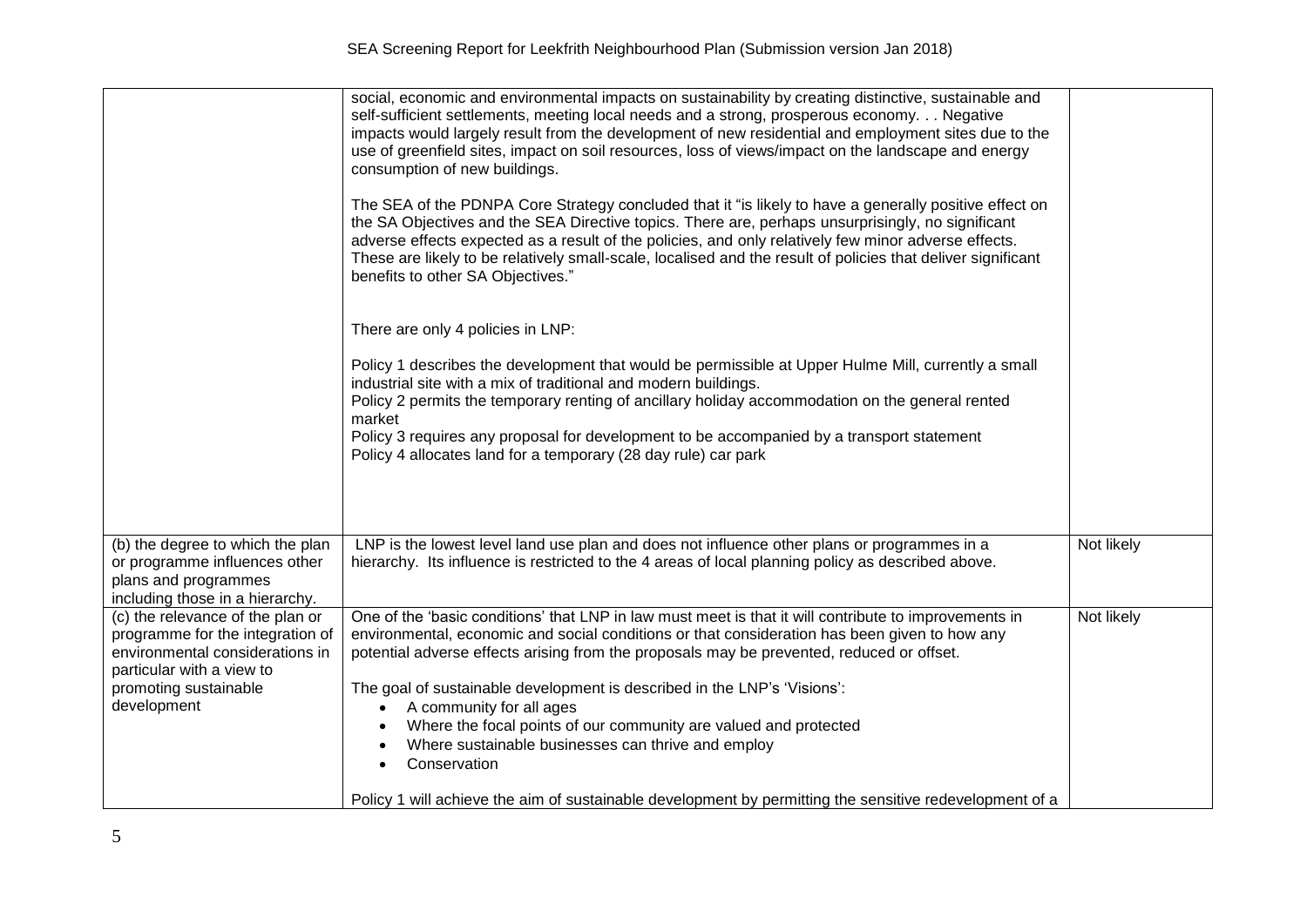|                                                                                                                                                                                                 | currently used site for housing and business uses<br>Policy 2 will achieve the aim of sustainable redevelopment by providing homes in existing properties<br>Policy 3 will achieve the aim of sustainable development by requiring the traffic implications of a<br>development to be considered.<br>Policy 4 will contribute to the aims of sustainable development by dealing with the impact of visitor<br>traffic in a way that is sensitive to landscape and habitats.                                                                                                                                                                                                                                             |             |
|-------------------------------------------------------------------------------------------------------------------------------------------------------------------------------------------------|-------------------------------------------------------------------------------------------------------------------------------------------------------------------------------------------------------------------------------------------------------------------------------------------------------------------------------------------------------------------------------------------------------------------------------------------------------------------------------------------------------------------------------------------------------------------------------------------------------------------------------------------------------------------------------------------------------------------------|-------------|
| (d) environmental problems<br>relevant to the plan or<br>programme                                                                                                                              | LNP is relevant for the consideration of environmental problems but at a purely local level. The<br>environmental concerns addressed by LNP are measures in relation to soil and material assets<br>including to minimise the use of non-renewable resources through the re-use of existing buildings and<br>in relation to climate change, air and water through minimising impacts on existing traffic congestion.                                                                                                                                                                                                                                                                                                    | Not likely  |
| (e) the relevance of the plan or<br>programme for the<br>implementation of Community<br>legislation (for example plans<br>and programmes linked to<br>waste management or water<br>protection.) | LNP is restricted to land use planning and not directly relevant to the implementation of European<br>legislation.                                                                                                                                                                                                                                                                                                                                                                                                                                                                                                                                                                                                      |             |
|                                                                                                                                                                                                 | 2. Characteristics of the effects and of the area likely to be affected, having regard, in particular to :                                                                                                                                                                                                                                                                                                                                                                                                                                                                                                                                                                                                              |             |
| (a) the probability, duration,<br>frequency and reversibility of<br>the effects.                                                                                                                | The area to be affected is the parish of Leekfrith, comprising the village of Meerbrook, the hamlet of<br>Upper Hulme, and scattered farmsteads. It is a protected rural, upland landscape. The PDNPA's<br>landscape character assessment describes the area as comprising 'upper valley pastures', 'wooded<br>slopes and valleys' and 'moorland hills and ridges'. Part of the area is within the Peak District National<br>Park, the South Pennine Moors Special Area of Conservation and Peak District Moors special<br>Protection Area.<br>Modest but enduring positive effects are expected to be achieved through policies to improve the built<br>environment and to address traffic congestion and air quality. | Not likely. |
| (b) the cumulative nature of the<br>effects                                                                                                                                                     | Overall the cumulative nature of the effects is likely to be small scale but positive in terms of their<br>environmental impact.                                                                                                                                                                                                                                                                                                                                                                                                                                                                                                                                                                                        | Not likely  |
| (c) the transboundary nature of<br>the effects                                                                                                                                                  | There will be no transboundary effects across member states however there may be beneficial effects<br>across neighbouring parishes through improved car parking for visitors                                                                                                                                                                                                                                                                                                                                                                                                                                                                                                                                           | Not likely  |
| (d) the risks to human health or<br>the environment                                                                                                                                             | No risks to human health identified. Risk to the environment is minimised by conformity with National<br>Park Core Strategy. The Plan seeks to improve human health by addressing traffic and related air<br>quality issues.                                                                                                                                                                                                                                                                                                                                                                                                                                                                                            | Not likely  |
| (e) the magnitude and spatial                                                                                                                                                                   | LNP covers the parish area of Leekfrith (approximately 3,000ha), population 363 (2011 census).                                                                                                                                                                                                                                                                                                                                                                                                                                                                                                                                                                                                                          | Not likely  |